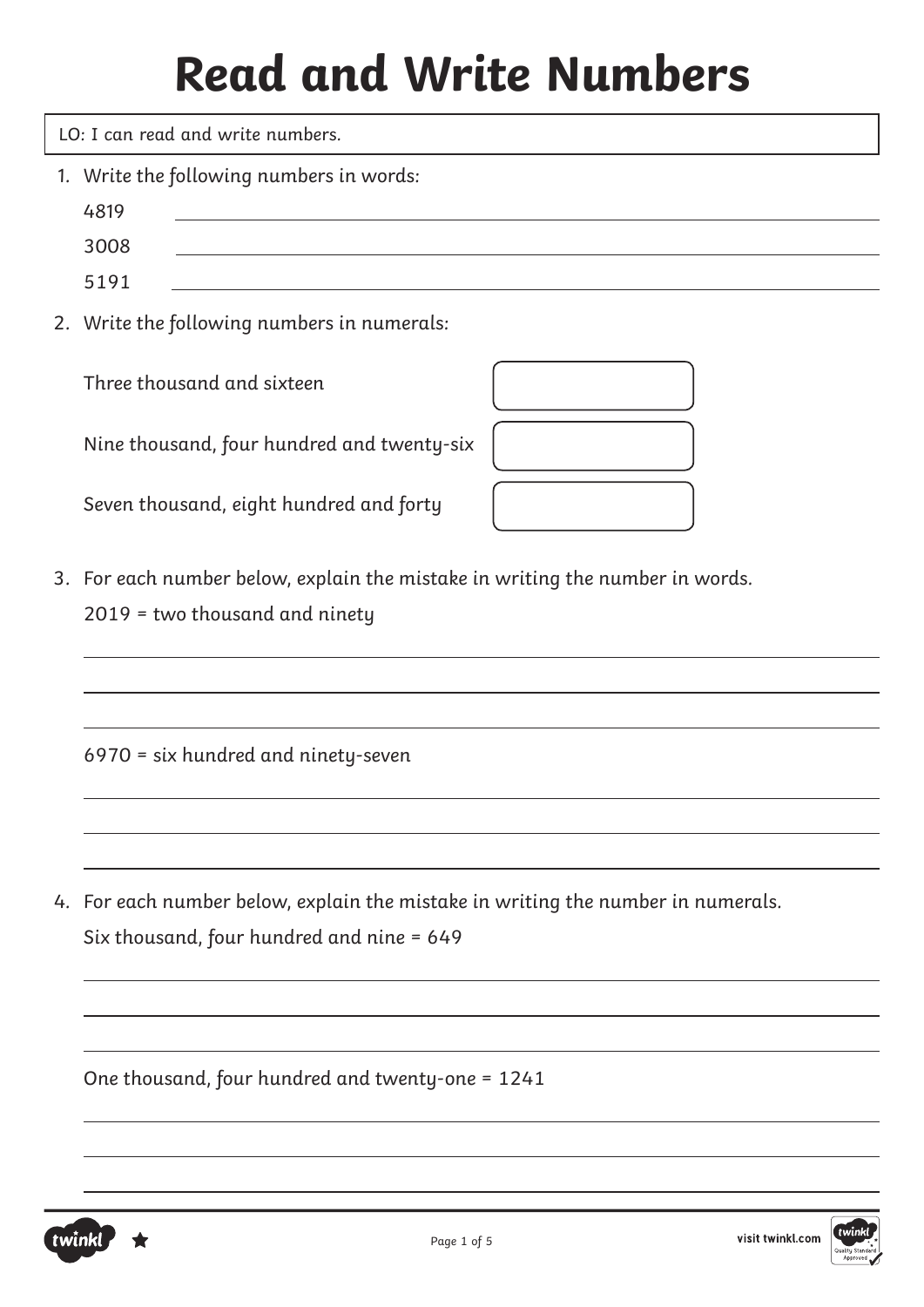LO: I can read and write numbers.

- 1. Write the following numbers in words:
- 56 012
- 30 070 89 329
- 2. Write the following numbers in numerals:

Seventeen thousand and sixty

Twenty-four thousand, nine hundred and twenty-two

Ninety thousand, three hundred and fourteen

- 
- 3. For each number below, explain the mistake in writing the number in words. 40 912 = four thousand, nine hundred and twenty

17 902 = one thousand, seven hundred and ninety-two

4. For each number below, explain the mistake in writing the number in numerals. Sixty-six thousand, six hundred and sixteen = 66 166

Eighty-one thousand, one hundred and eighteen = 8118



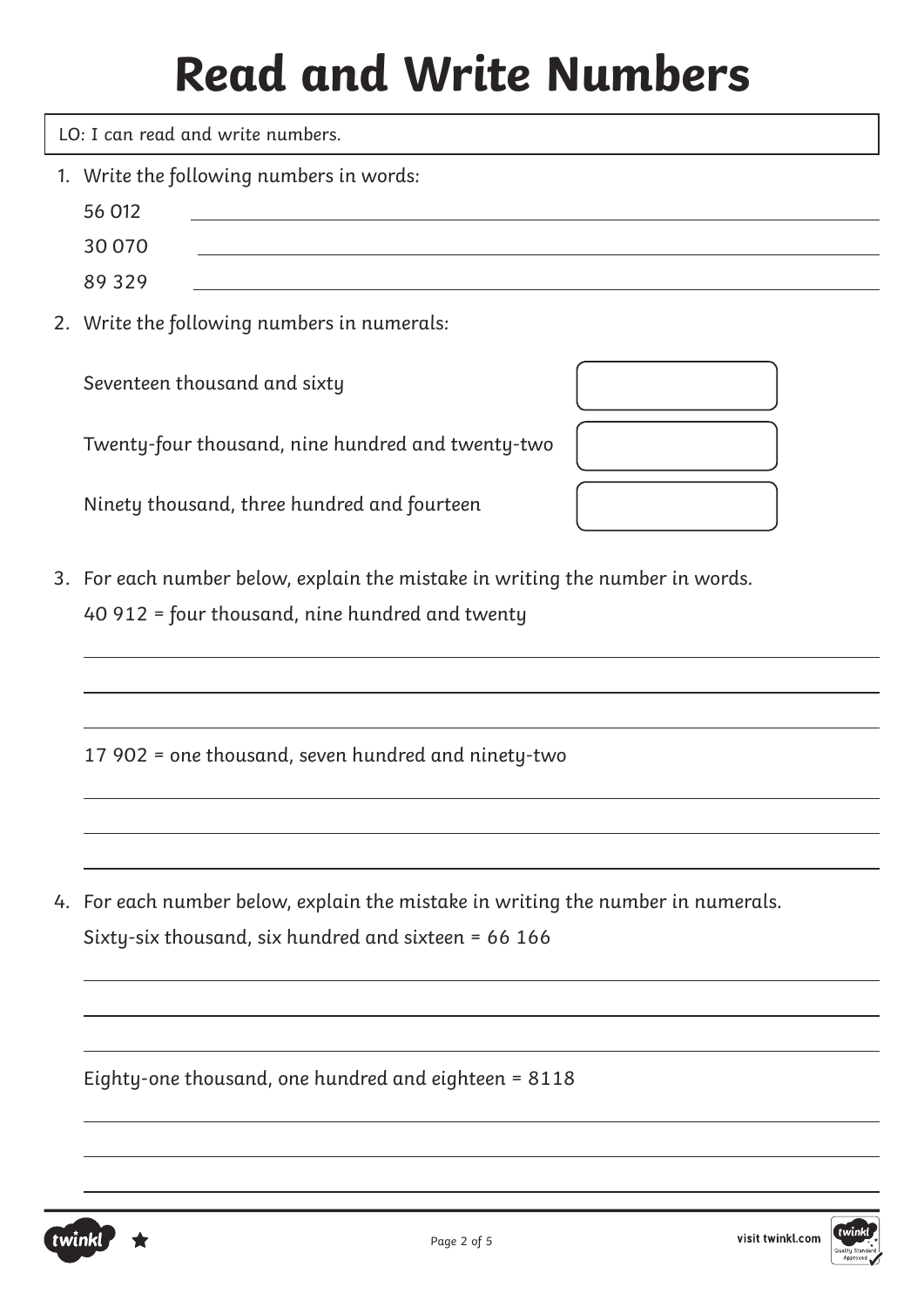LO: I can read and write numbers.

Work with a partner, checking your work together.

- 1. Ask your partner to write three numbers in numerals, of four or five digits. Read the numbers to your partner.
- 2. Ask your partner to write three numbers in words, of four or five digits. Read the numbers to your partner and write the number in numerals.

3. Write three numbers of your own in numerals, of four or five digits. Read them in turn to your partner and write them in numerals and words:

| My numbers | My partner's numbers |  |
|------------|----------------------|--|
|            |                      |  |
|            |                      |  |
|            |                      |  |

4. On your partner's sheet, write a number in words and then write it in numerals making a mistake.

On your own sheet explain the mistake made by your partner.

Mistake:

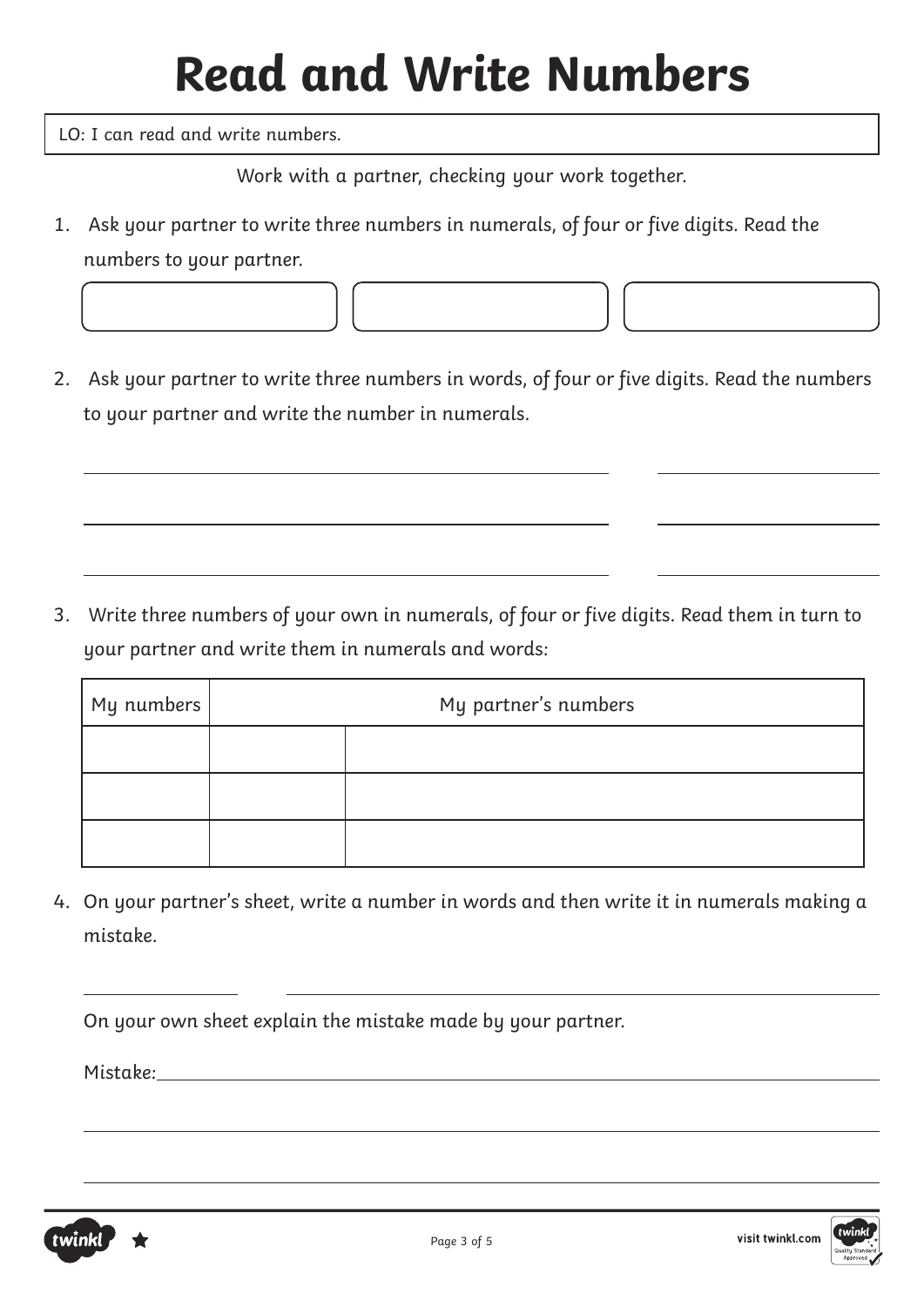5. On your partner's sheet, write a number in numerals and then write it in words making a mistake.

Mistake: Nistake: Nistake: Nistake: Nistake: Nistake: Nistake: Nistake: Nistake: Nistake: Nistake: Nistake: Nistake: Nistake: Nistake: Nistake: Nistake: Nistake: Nistake: Nistake: Nistake: Nistake: Nistake: Nistake: Nistak



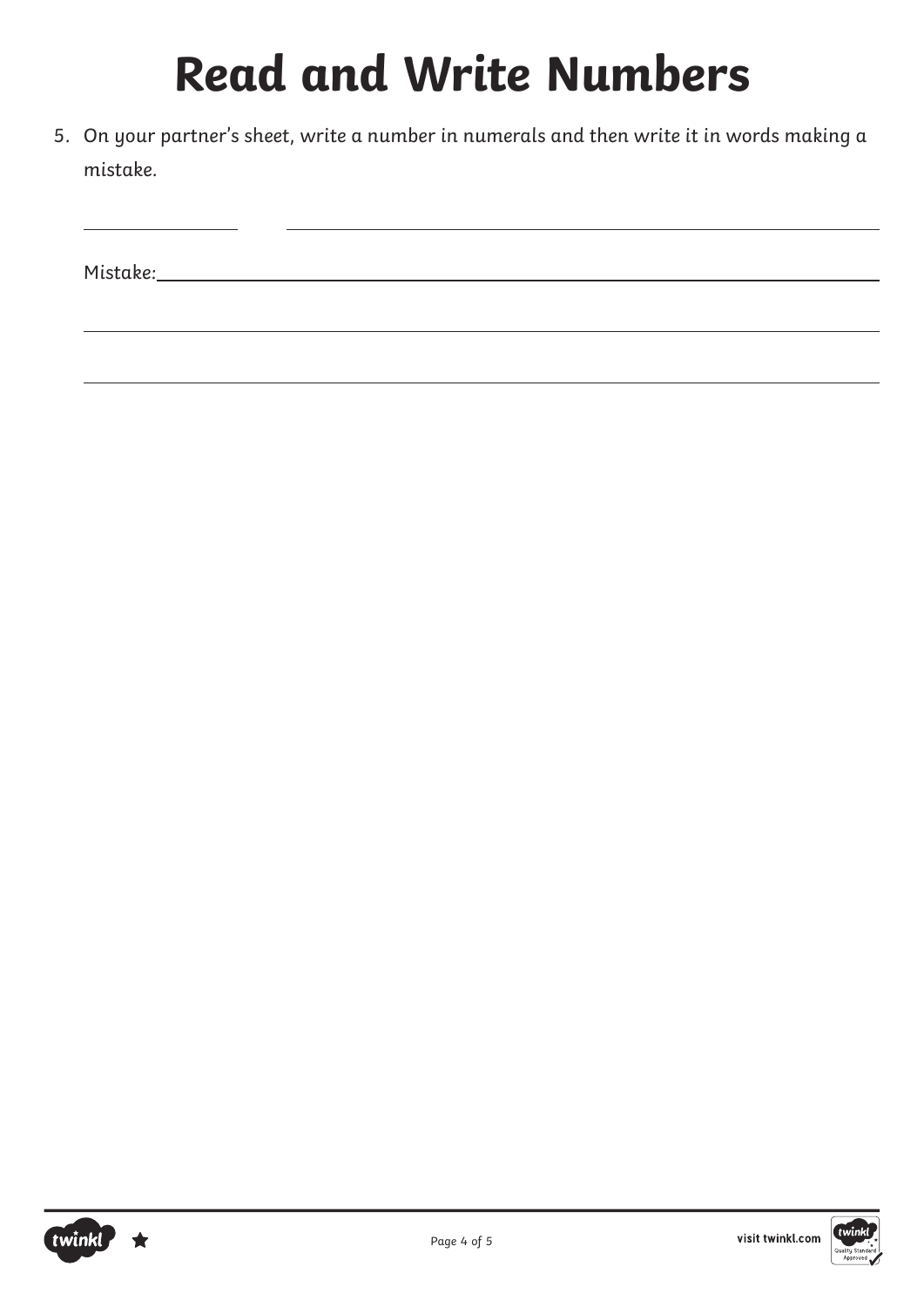# Read and Write Numbers **Answers**

#### **Page1**

- 1. 4819 four thousand, eight hundred and nineteen 3008 - three thousand and eight 5191 - five thousand, one hundred and ninety-one
- 2.Three thousand and sixteen 3016 Nine thousand, four hundred and twenty-six - 9426 Seven thousand, eight hundred and forty - 7840
- 3.2019 = two thousand and ninety 19 has been written ninety (90) but should be nineteen. The answer is two thousand and nineteen.

6970 = six hundred and ninety seven - The zero has been ignored so the place value has been misread. The 6 is six thousand not six hundred, the 9 is nine hundred not ninety and the 7 is seventy not seven. The answer is six thousand, nine hundred and seventy.

4.Six thousand, four hundred and nine = 649 The zero (no tens) has been missed out. The six thousands and four hundreds have been written as six hundreds and four tens. The answer is 6409. One thousand, four hundred and twenty-one = 1241 The 2 and 4 have been mixed up. There are four hundreds, but the 2 has been used. There are 2 tens, but the 4 has been used. The answer is 1421.

#### **Page2**

- 1. 56 012 fifty-six thousand and twelve 30 070 - thirty thousand and seventy 89 329 - eighty nine thousand, three hundred and twenty-nine
- 2.Seventeen thousand and sixty- 17 060 Twenty-four thousand, nine hundred and twenty-two- 24 922 Ninety thousand, three hundred and fourteen - 90 314
- 3.40 912 = four thousand, nine hundred and twenty The forty (40) thousand has been written as four thousand, and the twelve (12) at the end of the number has been written as twenty (20). The answer is forty thousand, nine hundred and twelve. 17 902 = one thousand, seven hundred and ninety two - The zero has been ignored so the

place value has been misread. The 17 is seventeen thousand not one thousand, seven hundred; the 9 is nine hundred not ninety. The answer is seventeen thousand, nine hundred and two.

4.Sixty-six thousand, six hundred and sixteen = 66 166

The one has been placed in the wrong place. The sixteen (16) needs to be in the final two places. The answer is 66 616.

Eighty-one thousand, one hundred and eighteen = 8118

The number should have five digits, the answer being 81 118. There are several possible reasons for the incorrect answers: simply missing out a digit (1 in hundreds or tens place), misunderstanding the need to have three digits after the 81 and only putting 18 to represent 118, or reading eighteen as 80 and missing off the 0.



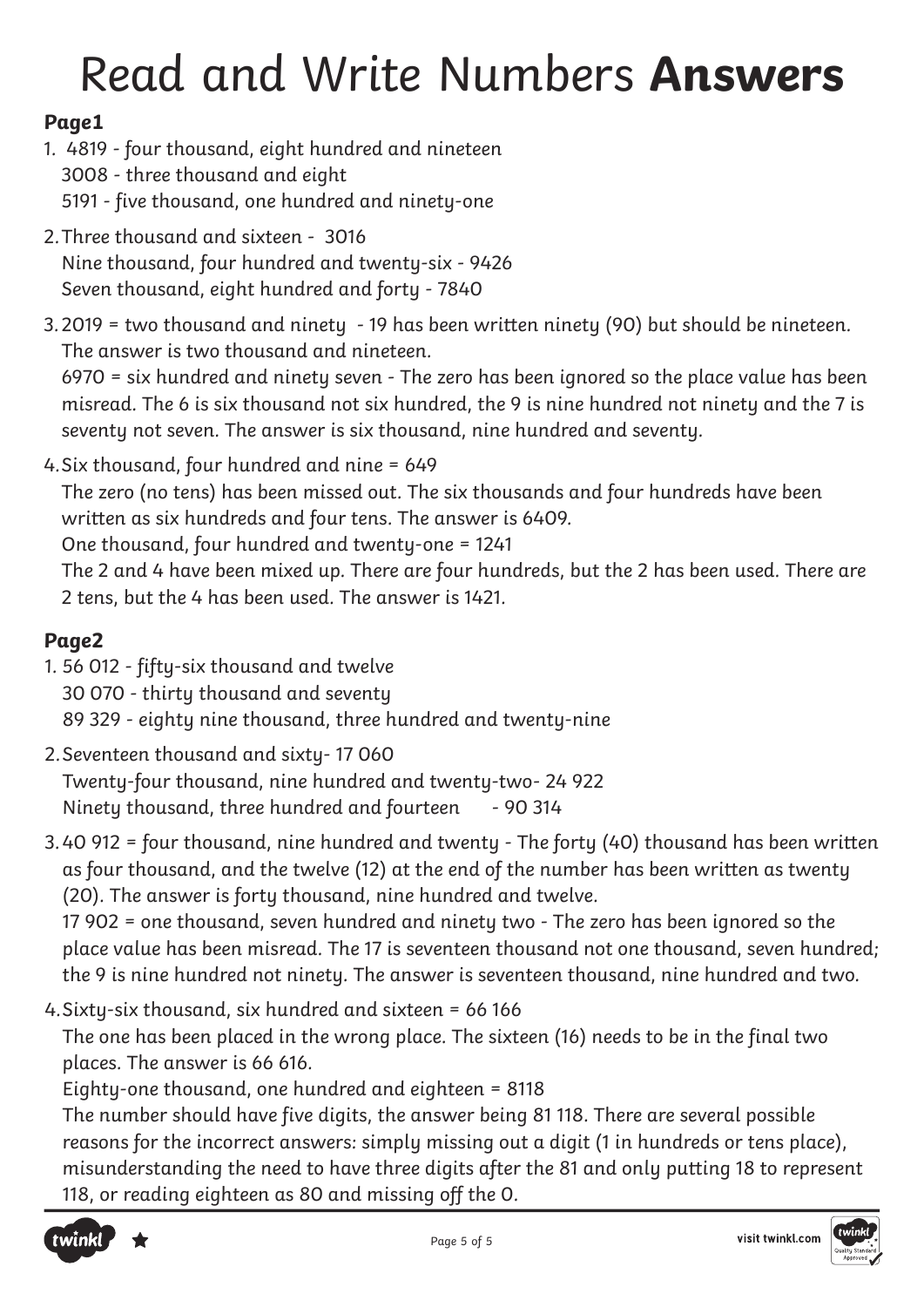LO: I can read and write numbers.

1. Write the following numbers in words:

| 209 817<br>500 040<br>120 371                                                                                                                         |
|-------------------------------------------------------------------------------------------------------------------------------------------------------|
| 2. Write the following numbers in numerals:                                                                                                           |
| Seventeen thousand and sixty                                                                                                                          |
| Twenty-four thousand, nine hundred and twenty-two                                                                                                     |
| Ninety thousand, three hundred and fourteen                                                                                                           |
| 3. For each number below, explain the mistake in writing the number in words.<br>710 981 = seventy one thousand, nine hundred and eighteen            |
| 511 007 = fifty-one and one thousand, seven hundred.                                                                                                  |
| 4. For each number below, explain the mistake in writing the number in numerals.<br>Two hundred and six thousand, nine hundred and twenty = 26 900 20 |
| Three hundred thousand, six hundred and sixty = 366                                                                                                   |



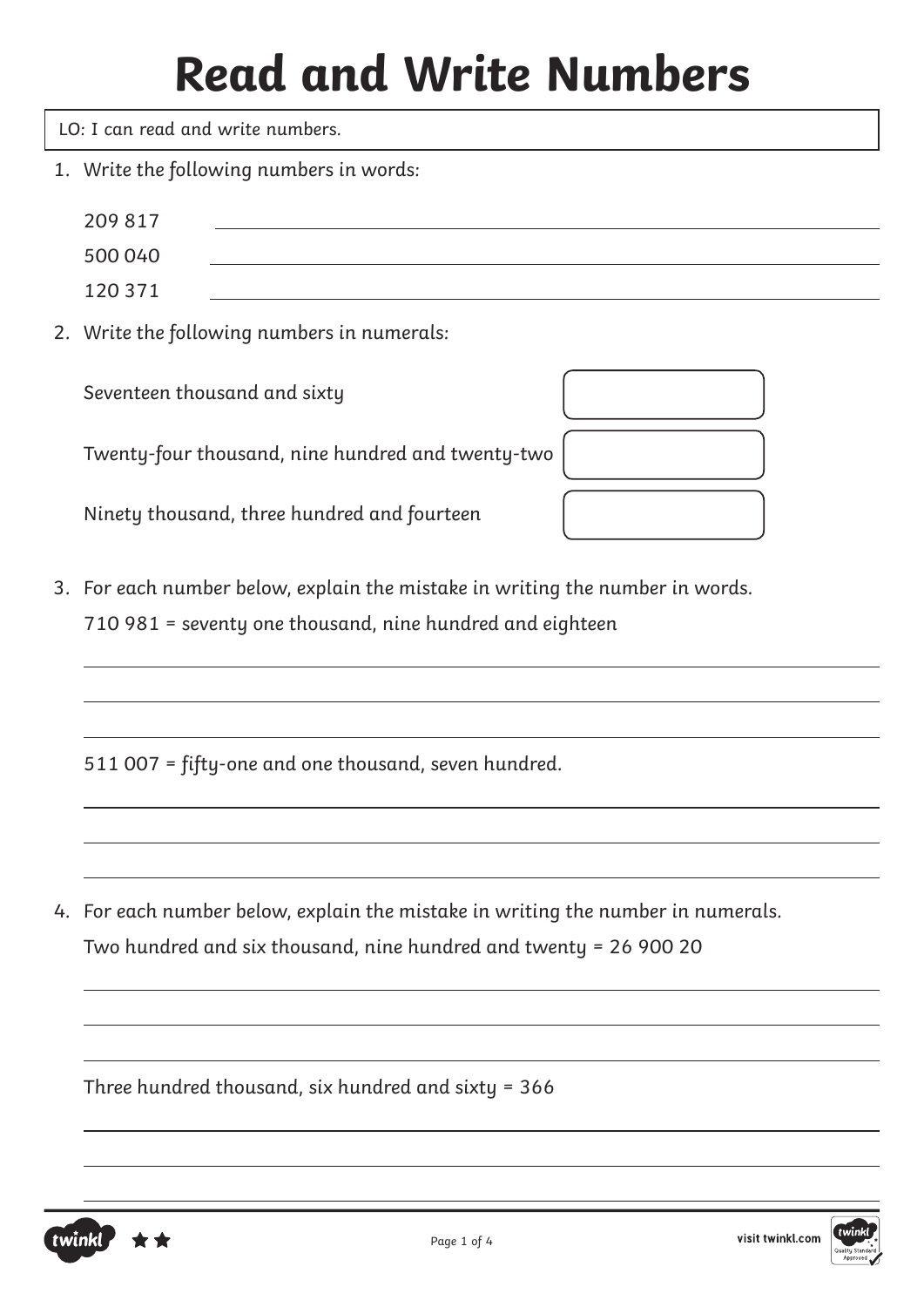LO: I can read and write numbers.

Work with a partner, checking your work together.

- 1. Ask your partner to write three six-digit numbers in numerals. Read the numbers to your partner.
- 2. Ask your partner to write three six-digit numbers in words. Read the numbers to your partner and write the number in numerals.

3. Write three six-digit numbers of your own in numerals. Read them in turn to your partner and write them in numerals and words:

| My numbers | My partner's numbers |  |
|------------|----------------------|--|
|            |                      |  |
|            |                      |  |
|            |                      |  |

4. On your partner's sheet, write a six-digit number in words and then write it in numerals making a mistake.

On your own sheet explain the mistake made by your partner.

Mistake:



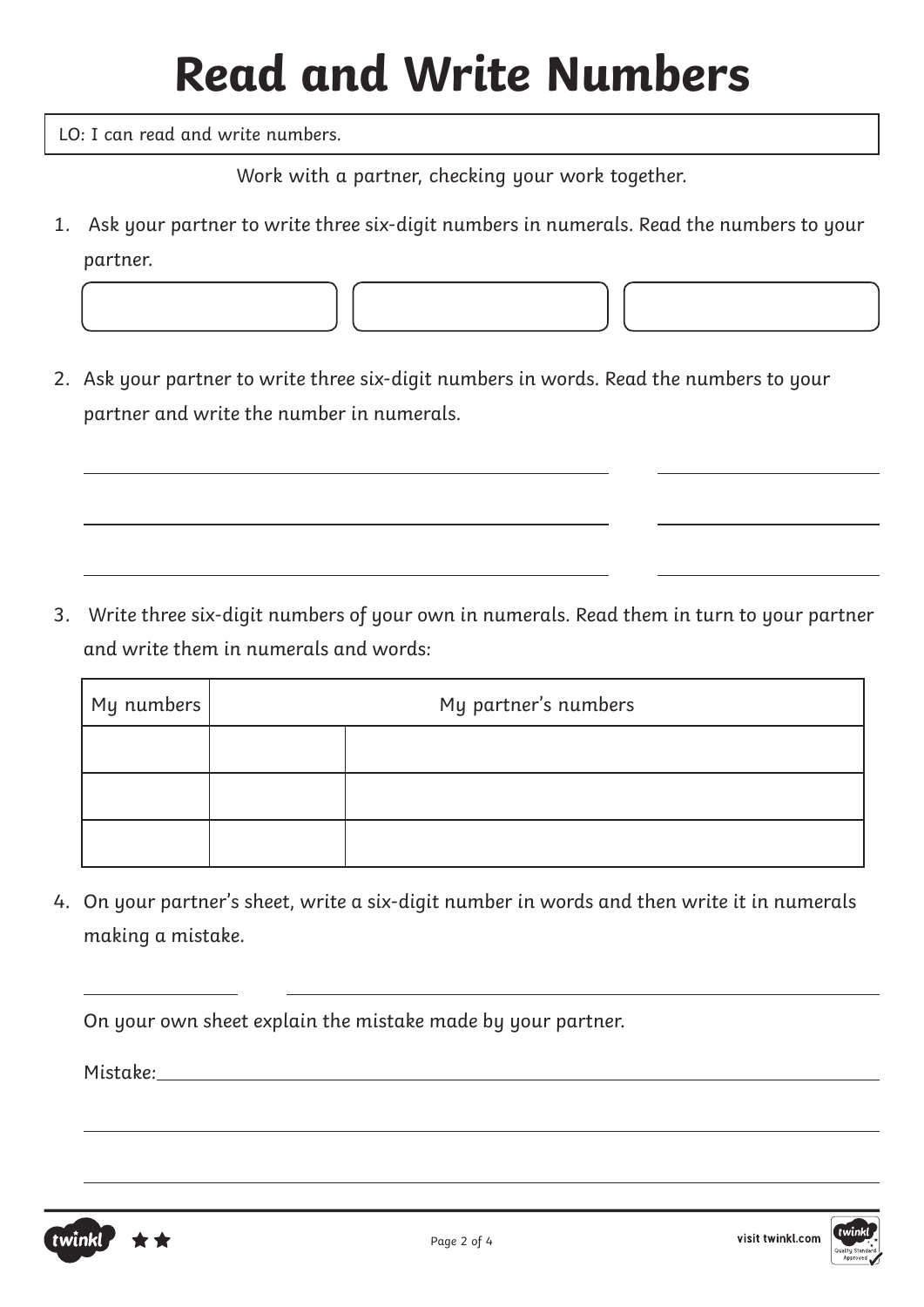5. On your partner's sheet, write a number in numerals and then write it in words making a mistake.

Mistake: Nistake: Nistake: Nistake: Nistake: Nistake: Nistake: Nistake: Nistake: Nistake: Nistake: Nistake: Nistake: Nistake: Nistake: Nistake: Nistake: Nistake: Nistake: Nistake: Nistake: Nistake: Nistake: Nistake: Nistak



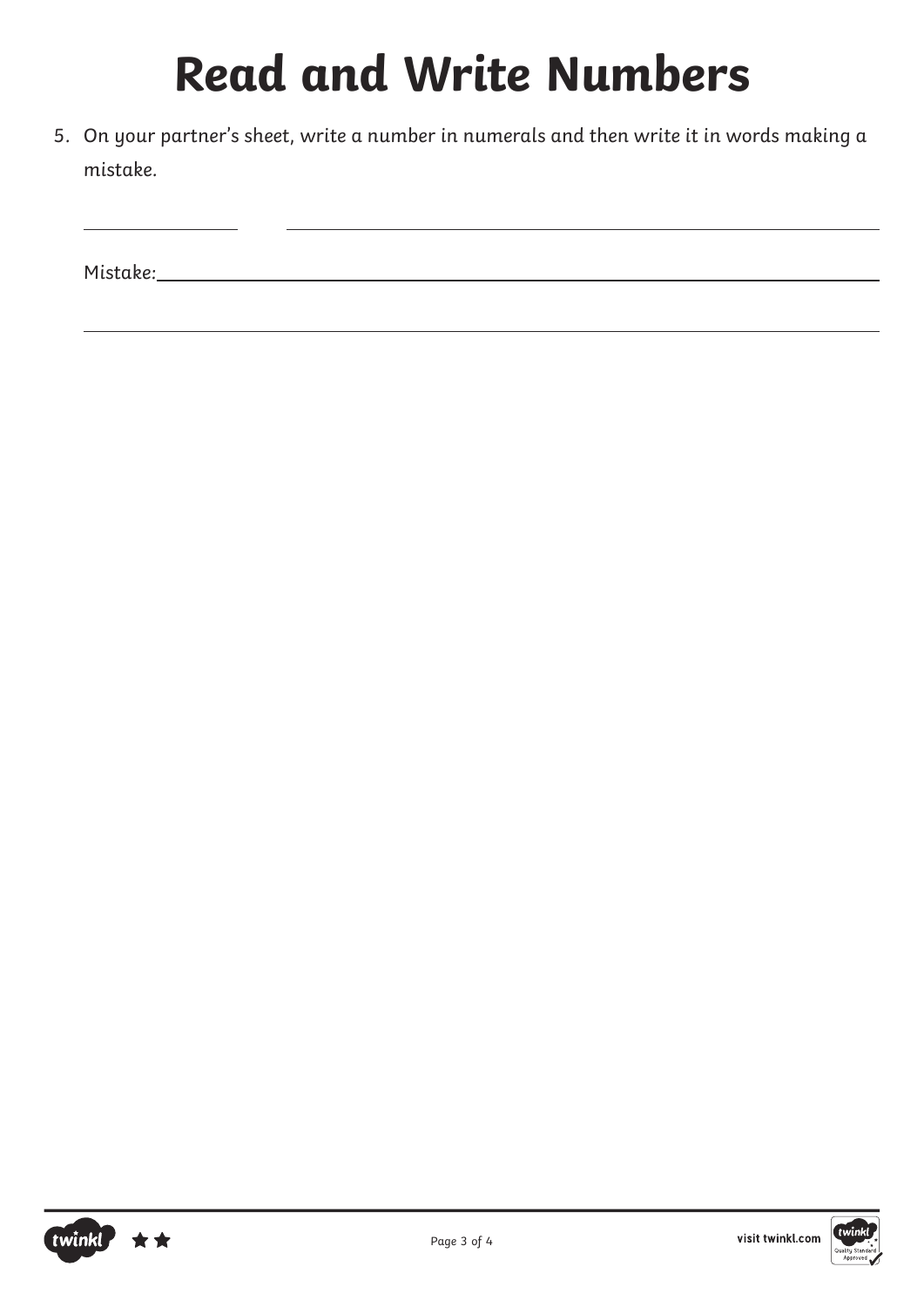### Read and Write Numbers **Answers**

- 1. 209 817 two hundred and nine thousand, eight hundred and seventeen 500 040 - five hundred thousand and forty 120 371 - one hundred and twenty thousand, three hundred and seventy-one
- 2. Seven hundred and thirteen thousand and forty-nine 713 049 One hundred and forty-four thousand, two hundred and ninety-two - 144 292 Six hundred and ninety thousand and seven - 690 007
- 3. 710 981 = seventy one thousand, nine hundred and eighteen

The zero has been missed out so seven hundred and ten thousand has been written as seventy one thousand. The eighty-one (81) at the end of the number has been written as eighteen (18) mixing up the 8 and 1. The answer is seven hundred and ten thousand, nine hundred and eighty-one.

511 007 = fifty-one and one thousand, seven hundred.

The five hundred and eleven (thousand) has been mistakenly written as fifty-one and one, showing a misunderstanding of the place value of the 5 and first 1, which are hundred thousands and ten thousands. Also the final seven has been written as seven hundred, when it is in the ones place so has a value of seven. The answer is five hundred and eleven thousand and seven.

4. Two hundred and six thousand, nine hundred and twenty = 26 900 20

The zero in two hundred and six (206) has been missed out. The nine hundred has been written without writing the twenty as part of this section of the number. Nine hundred and twenty is written 920 without the extra zeros. The answer is 206 920.

Three hundred thousand, six hundred and sixty = 366

All the zeros are missing. The three hundred thousand is missing the zeros and the six hundred and sixty is written 66, so is also missing a zero, as it should be 660. The combination of this error is that the three is no longer even thousands but simply hundreds. The answer is 300 660.



visit twinkl.com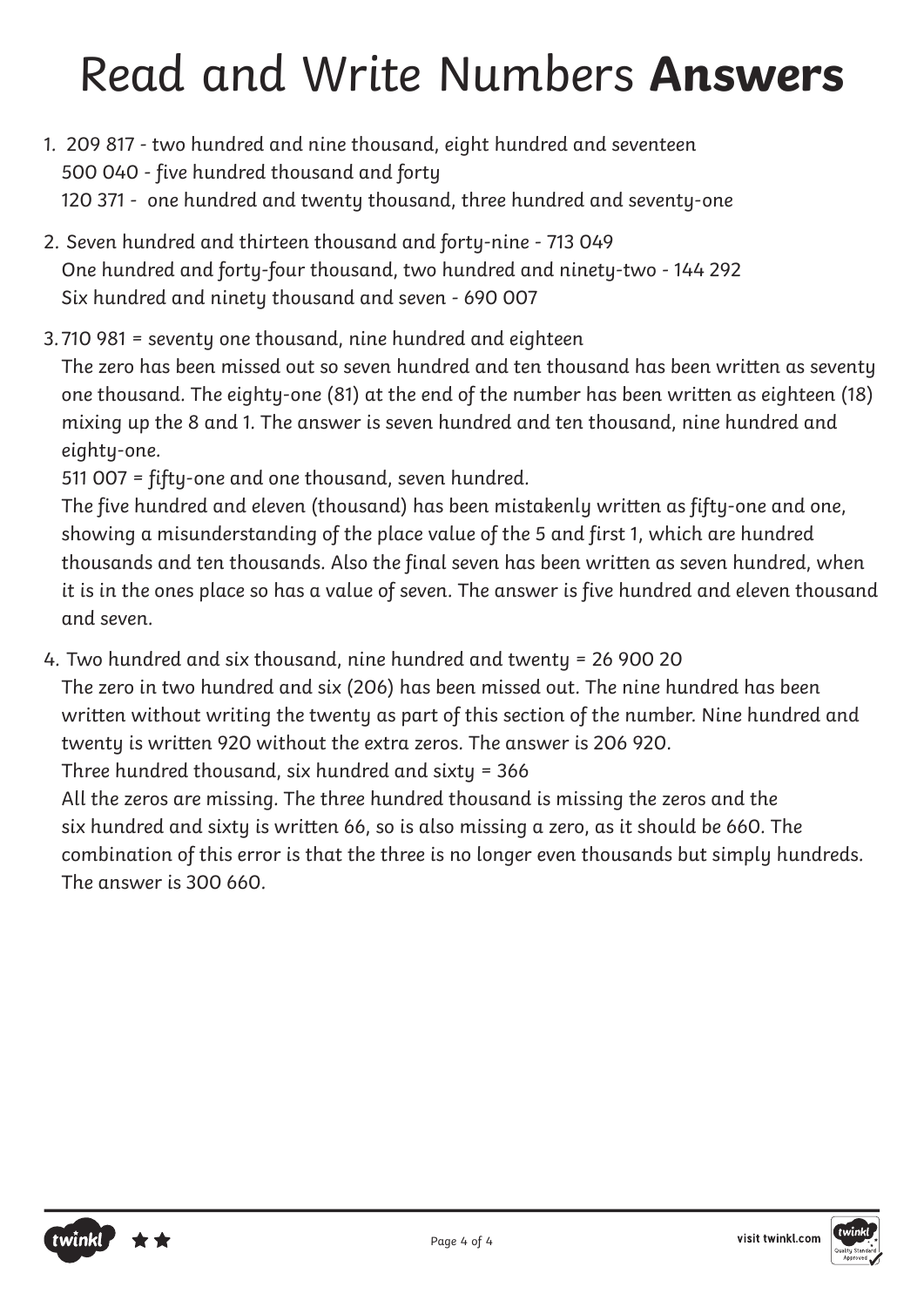LO: I can read and write numbers.

1. Explain possible mistakes that can be made when writing the number three hundred and six thousand, two hundred and fifteen in numerals.

2. Write instructions in the space below showing how to write the number 405 912 in words.

3. Calculate the answer to these without writing the numbers in numerals: Two hundred and sixty-five thousand, nine hundred and six add four hundred and sixteen thousand and forty-seven equals.

4. What is the difference between three hundred and eighty thousand, two hundred and seventy-four and eight hundred and thirty-seven thousand, three hundred and ninety-one?



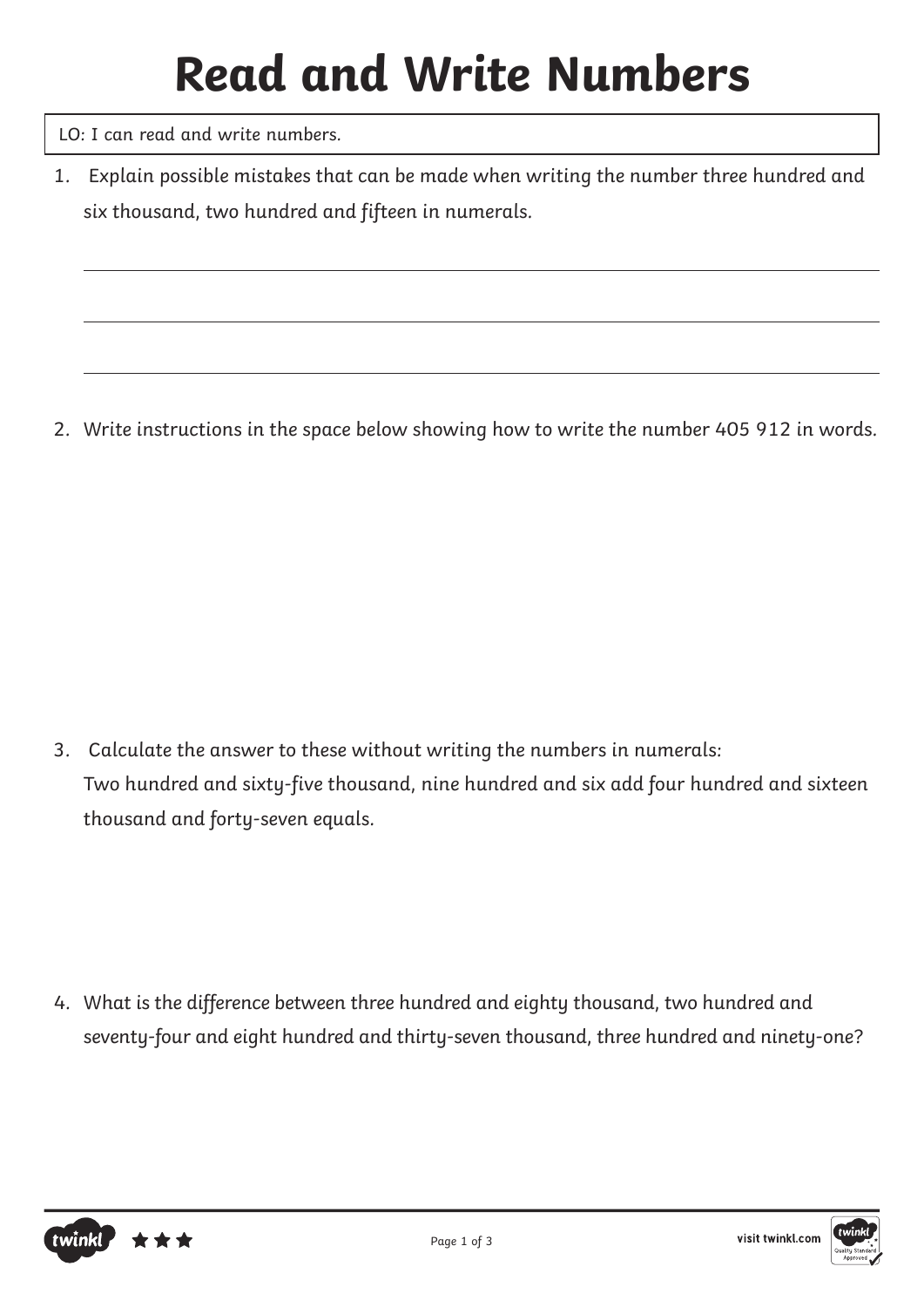LO: I can read and write numbers.

Work with a partner, checking your work together.

1. Each write three digits. Combine the digits and each write the largest number possible in numerals and words.

Repeat, writing the smallest number in words and numerals.

Repeat writing the number closest to 500 000.

Try closest to other numbers.

2. Each write a six-digit number in numerals. Calculate and write the sum and difference in words.

Each write a six-digit number in words. Calculate and write the sum and difference in words.

Each write a six-digit number in numerals. Calculate and write the number half way between the numbers in words.